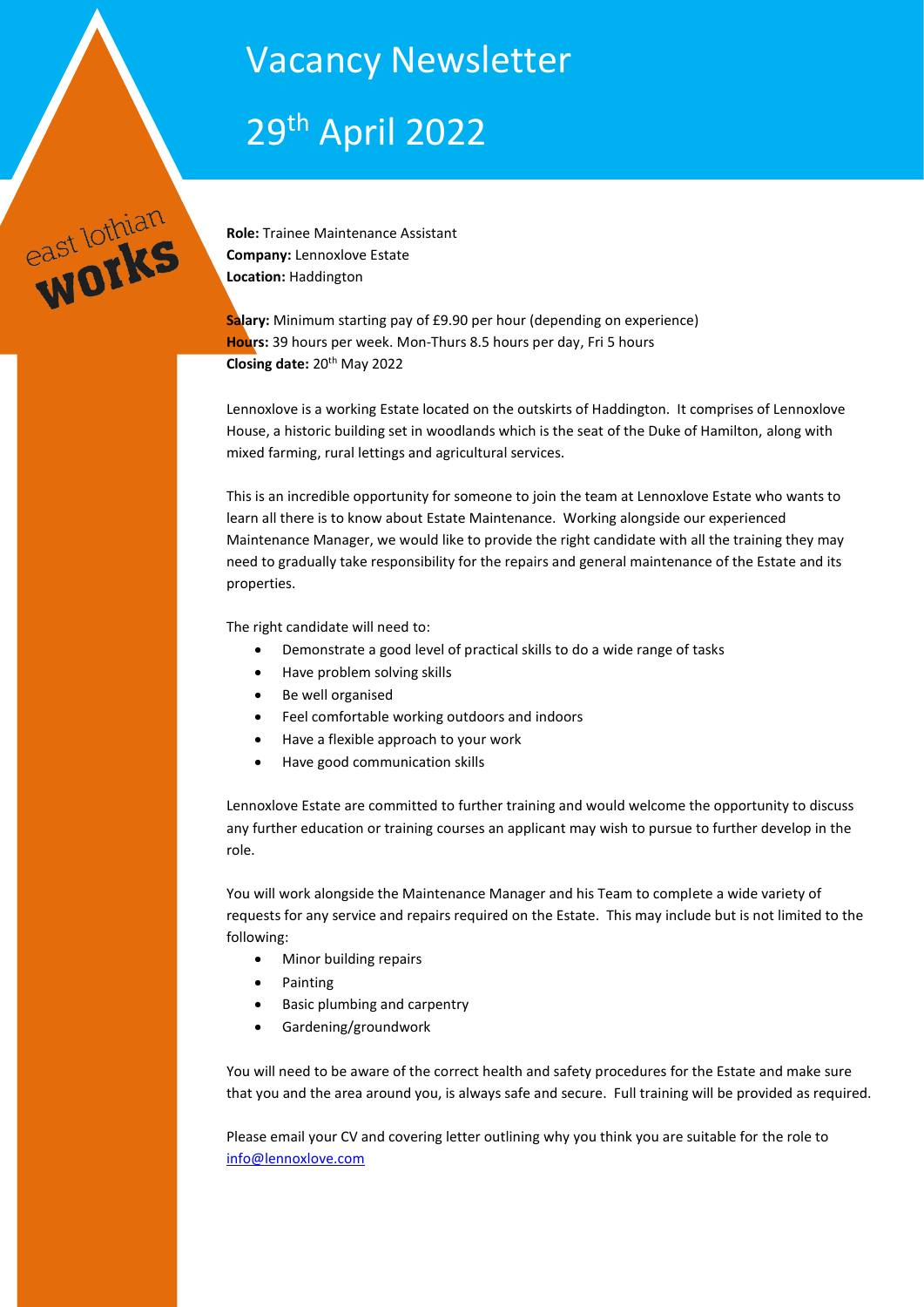**Role:** Trainee Office Administrator **Company:** McInroy & Wood Limited **Location:** Haddington

**Hours:** Full time **Closing date:** 15th May 2022

McInroy & Wood is a thriving and independent private client investment management firm, managing over £2.1bn worth of clients' investments, which are invested directly around the world. We are housed in our own purpose-built premises in Haddington, with additional offices in London and Harrogate. We strive to build a diverse team, recognising the many benefits that this brings to our clients and colleagues, and we are proud of our collegiate approach.

#### **The role**

The role involves receptionist and general secretarial duties, to help ensure the smooth running of the office. This includes dealing with director and staff administration requests timeously and accurately, and ensuring that all callers, in person or on the telephone, are treated politely and professionally. This is a trainee role and full training will be given.

#### **Key attributes**

An excellent telephone manner is essential, and applicants will be required to demonstrate computer literacy (Word and Excel). A meticulous approach to tasks, together with strong organisational skills and an eye for detail are also crucial, as well as an eagerness to learn.

#### **Responsibilities**

- Telephone call handling including effective call transfer and taking accurate and detailed messages, all in a calm and professional manner.
- Welcome visitors to the office.
- Arrange meetings; book meeting rooms and provide refreshments for guests.
- Organise travel for staff and visitors.
- Maintain registers, diaries and the visitor log book.
- Keep contact information up to date in our computer system.
- Carry out photocopying, printing and filing tasks, type letters, bind and proofread documents.
- Sort and distribute incoming mail, handle deliveries and outgoing mail.
- Assist with mailings and events.
- Order stationery.
- Other general office duties as required.

#### **Skills & expertise required**

- Team worker with a proactive, flexible approach.
- **•** Effective communicator, verbally and in writing.
- Excellent attention to detail and ability to work to a high degree of accuracy.
- Strong organisational skills and the ability to meet deadlines and manage multiple tasks.
- Well presented with a confident, friendly and approachable manner.
- Experience of working with the public is an advantage but not essential as full training will be given.

For more information, and to apply online, follow the link: McInroy & Wood |Working for McInroy & [Wood](https://www.mcinroy-wood.co.uk/about-us/working-for-mcinroy-and-wood)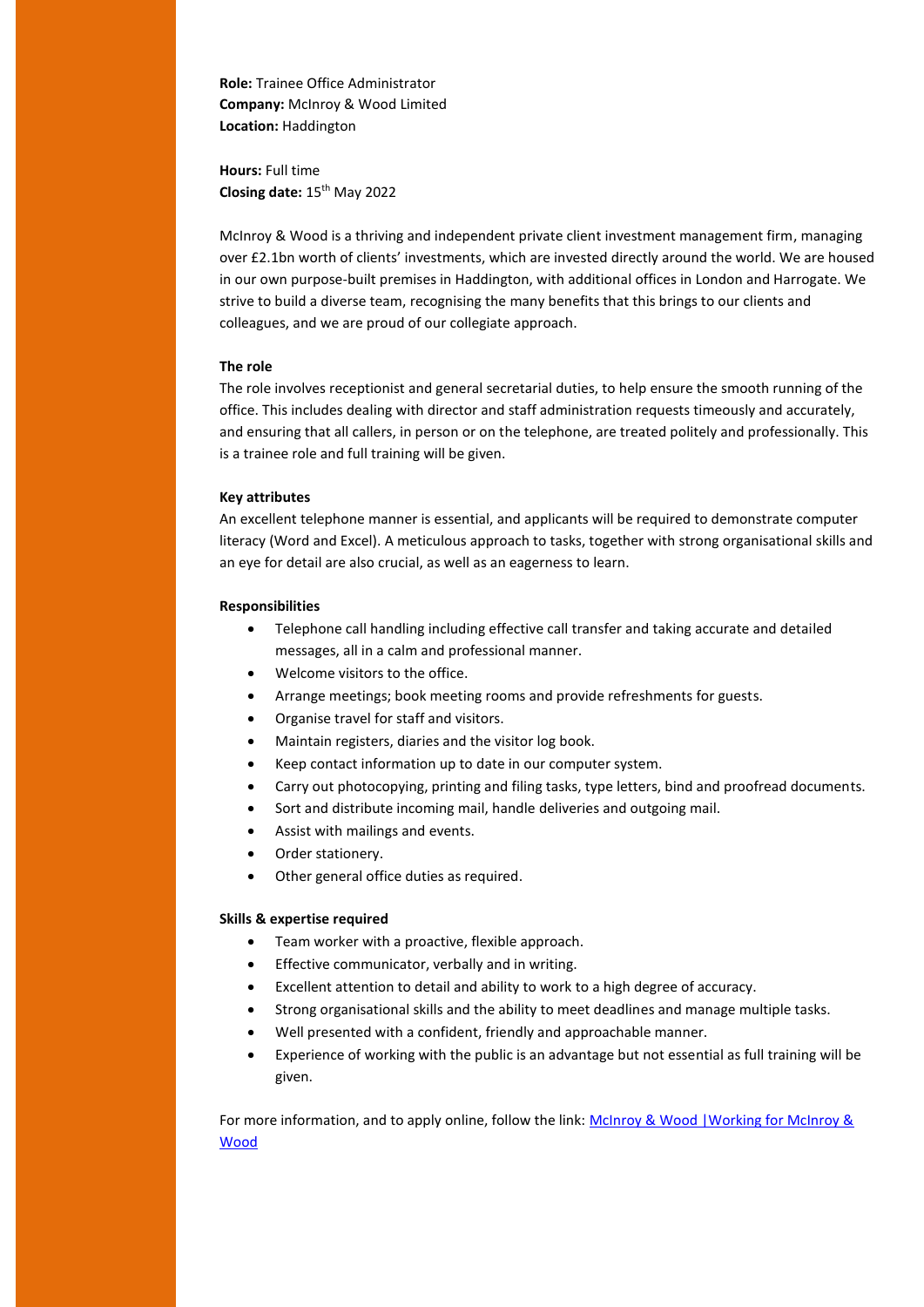**Role:** Higher Apprentice - Operations Management **Company:** Tarmac **Location:** Dunbar **Closing date:** 22nd May 2022

Working as a Higher Apprentice in the Operational team at Tarmac, you will get exposure to numerous elements of our manufacturing process and what it takes to manage our plants. This is a great opportunity for someone who is looking to start out a career in operational management and learn the ropes from the ground up.

**Role Responsibility -** Activities will include:

- Working in our Concrete, Aggregate, Asphalt or Building Products manufacturing sites (dependent on where the role is based). To help you establish where you want to specialise it is likely you'll be given exposure to different products through rotations or secondments during your apprenticeship.
- We'll value you as a fresh pair of eyes to support the site teams in improving production efficiency, we want you build the confidence to challenge, think about new ways of working and help our teams improve the effectiveness of their sites.
- You'll support Site Managers, Maintenance Managers and Operations Managers in the running of their teams and functions.
- At Tarmac, safety is our no.1 priority you work safely and you go home safely at the end of the day. You'll play an important role in driving a positive culture, challenging us when something doesn't feel right, or where there are opportunities to improve our safety performance
- You will be provided with support to be able to take on the responsibility of the basic maintenance and inspections on site, learn to operate mobile plant, undertake site-based duties (including production process and keeping the site clean and maintained).

Whilst you're learning on the job, you'll attend our Core Skills Development Programme designed to expand your business knowledge, strengthen core skills and offer networking opportunities across the Tarmac business in order to successfully transition into your destination role. Alongside this programme, we will support your academic progression through the opportunity to complete the Derby University Foundation Degree course, giving you a good grounding to start an exciting career in our industry and earn while you learn!

Further details of the qualification can be found here:

[https://www.instituteforapprenticeships.org/apprenticeship-standards/mineral-products-technician-v1-](https://www.instituteforapprenticeships.org/apprenticeship-standards/mineral-products-technician-v1-0) [0.](https://www.instituteforapprenticeships.org/apprenticeship-standards/mineral-products-technician-v1-0)

## **The Ideal Candidate**

**Qualifications:**

 Five GCSEs (or equivalent) A-C or numbered equivalent (9-4) including English and Maths, or level 3 qualification, including A levels, NVQ, BTEC, or Level 3 apprenticeship.

**Skills:**

- Willingness to learn and develop.
- **•** Resilience.
- A desire to get stuck in and have variety of a hands on role with time working in the office too.
- Enthusiastic about starting a career in the building materials industry!
- Passionate about working safely.
- A team player.

For more information, and to apply online, follow the link: Higher Apprentice – [Operations Management](https://jobsearch.tarmac.com/jobs/job/Higher-Apprentice-Operations-Management/2460)  [| Jobs and Careers with Tarmac](https://jobsearch.tarmac.com/jobs/job/Higher-Apprentice-Operations-Management/2460)